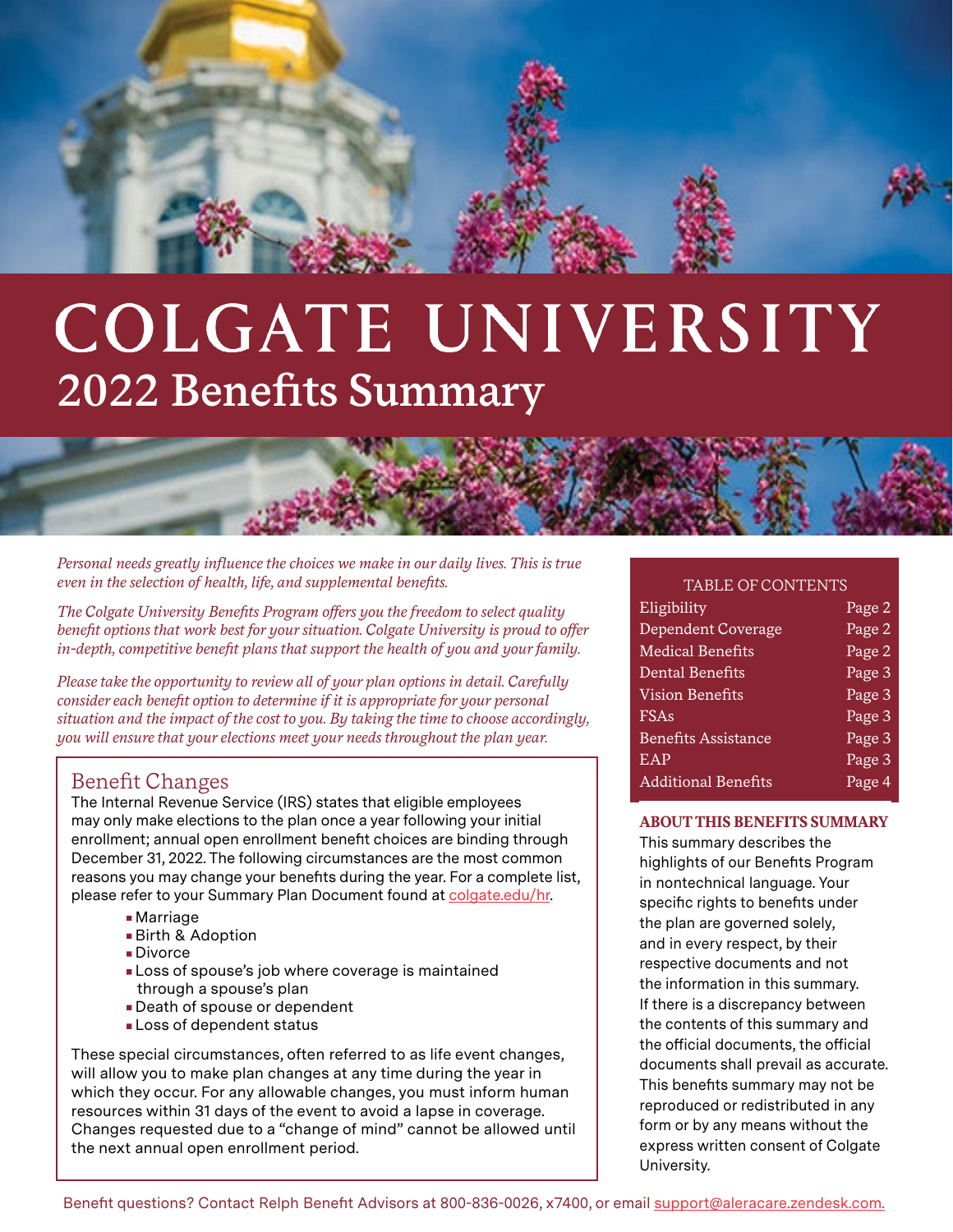

#### **Eligibility**

All employees in regular, benefit approved positions working at least 20 hours per week are eligible to participate upon date of hire in the Colgate University Benefit Program, unless a waiting period is specified for a specific plan.

#### **Medical Benefits**

Colgate University offers employees the Excellus BlueCross BlueShield BluePPO Medical Plan with prescription drug coverage through OptumRx. Together they form a comprehensive medical plan that provides you and your family with flexibility when you need to make health care decisions. Through this plan you are given the freedom to receive care from both in- and out-of-network providers. In-network providers offer quality care at the lowest out-of-pocket costs. When you visit an out-of-network provider your out-of-pocket costs are higher and you may be responsible for filing claims and obtaining any necessary authorizations. It is not necessary to select a Primary Care Physician (PCP) and there is no requirement to obtain referrals. The benefits available through the Excellus BlueCross BlueShield BluePPO, and OptumRx Plans are summarized in the chart displayed to the right.

#### **Dependent Coverage**

You have the opportunity to enroll your eligible dependents in the Colgate University Medical, Dental and Vision plans. Your eligible dependents include your spouse, your domestic partner and your dependent children/step-children. Your dependent children are eligible for medical, dental and vision coverage provided they are under the age of 26, regardless of student status, tax status, marital status or access to other employer sponsored health care.

|                                                                                                                  | Excellus BlueCross BlueShield BluePPO Plan                                                                                                                                            |                                                                                     |  |  |
|------------------------------------------------------------------------------------------------------------------|---------------------------------------------------------------------------------------------------------------------------------------------------------------------------------------|-------------------------------------------------------------------------------------|--|--|
| <b>Benefit Description</b>                                                                                       | In-Network Member's Cost                                                                                                                                                              | Out-of-Network Member's Cost                                                        |  |  |
| Calendar Year Deductible                                                                                         | Individual: \$0 / Family: \$0                                                                                                                                                         | Individual: \$750 / Family: \$2,250                                                 |  |  |
| <b>Medical Coinsurance</b>                                                                                       | Member Pays 20%                                                                                                                                                                       | Member Pays 30% after<br>deductible                                                 |  |  |
| <b>Medical and Prescription</b><br>Out-of-Pocket Maximum                                                         | Medical: Individual \$1,550 /<br>Family \$3,100<br>Prescription: Individual \$2,000 /<br>Family \$4,000                                                                               | Individual: \$1,925 /<br>Family: \$5,600                                            |  |  |
| Lifetime Benefit Maximum                                                                                         | Unlimited                                                                                                                                                                             | Unlimited                                                                           |  |  |
| <b>Primary Physician's Office Visit</b>                                                                          | 20% coinsurance                                                                                                                                                                       | 30% after deductible*                                                               |  |  |
| <b>Specialist's Office Visit</b>                                                                                 | 20% coinsurance                                                                                                                                                                       | 30% after deductible*                                                               |  |  |
| Routine Adult Physicals &<br>Immunizations                                                                       | Covered 100%                                                                                                                                                                          | 30% after deductible*                                                               |  |  |
| <b>Diagnostic Tests and Labs</b>                                                                                 | 20% coinsurancee                                                                                                                                                                      | 30% after deductible*                                                               |  |  |
| <b>Inpatient Hospital</b>                                                                                        | 20% coinsurance                                                                                                                                                                       | 30% after deductible*                                                               |  |  |
| Pre-Authorization of Treatment                                                                                   | Pre-Authorization required for all inpatient admissions, home<br>health, infusion therapy, durable medical equipment over \$200,<br>MRIs, CAT scans, PET scans and various surgeries. |                                                                                     |  |  |
| Urgent Care<br><b>Emergency Room Visit</b>                                                                       | 20% coinsurance<br>20% coinsurance<br>(waived if admitted)                                                                                                                            | 30% after deductible*<br>20% coinsurance<br>(waived if admitted)                    |  |  |
| <b>Outpatient Surgery</b>                                                                                        | 20% coinsurance                                                                                                                                                                       | 30% after deductible*                                                               |  |  |
| <b>Maternity Care</b><br>(prenatal and postnatal)                                                                | Physician & Labs/Radiology<br>Covered 100% Inpatient 20%<br>coinsurance to \$600 cap                                                                                                  | 30% after deductible*                                                               |  |  |
| <b>Well-Baby Care/Immunizations</b>                                                                              | Covered 100%                                                                                                                                                                          | Covered 100%                                                                        |  |  |
| Chiropractic Care                                                                                                | 20% coinsurance                                                                                                                                                                       | 30% after deductible*                                                               |  |  |
| <b>Physical Therapy</b>                                                                                          | 20% coinsurance                                                                                                                                                                       | 30% after deductible*<br>Physical, Speech, and Occupational Therapies limited to 45 |  |  |
|                                                                                                                  | combined visits                                                                                                                                                                       |                                                                                     |  |  |
| <b>Mental Health Treatment</b><br>Inpatient & Outpatient                                                         | 20% coinsurance                                                                                                                                                                       | 30% after deductible*                                                               |  |  |
| <b>Substance Abuse Treatment</b><br>Inpatient & Outpatient                                                       | 20% coinsurance                                                                                                                                                                       | 30% after deductible*                                                               |  |  |
| <b>Retail Prescription Drug Coverage</b><br>Generic/Brand Name/<br>Non-Formulary                                 | up to 30-day supply<br>\$10 copay/\$30 copay/\$50<br>copay                                                                                                                            | <b>Not Covered</b>                                                                  |  |  |
| Mail-Order Prescription Drug Coverage<br>(excludes Specialty medications<br>Generic/Brand Name/<br>Non-Formulary | up to 90-day supply<br>\$20 copay/\$60 copay/\$100<br>copay                                                                                                                           | <b>Not Covered</b>                                                                  |  |  |
| Routine Eye Exam - covered annually                                                                              | \$40 copay                                                                                                                                                                            | 30% after deductible*                                                               |  |  |
| Telemedicine by Excellus/MDLive<br>866-692-5045<br>www.ExcellusBCBS.com/<br>Telemedicine                         | Covered 100%                                                                                                                                                                          | <b>Not Covered</b>                                                                  |  |  |

\*Out-of-Network reimbursement is based on Reasonable and Customary (R&C) Charges.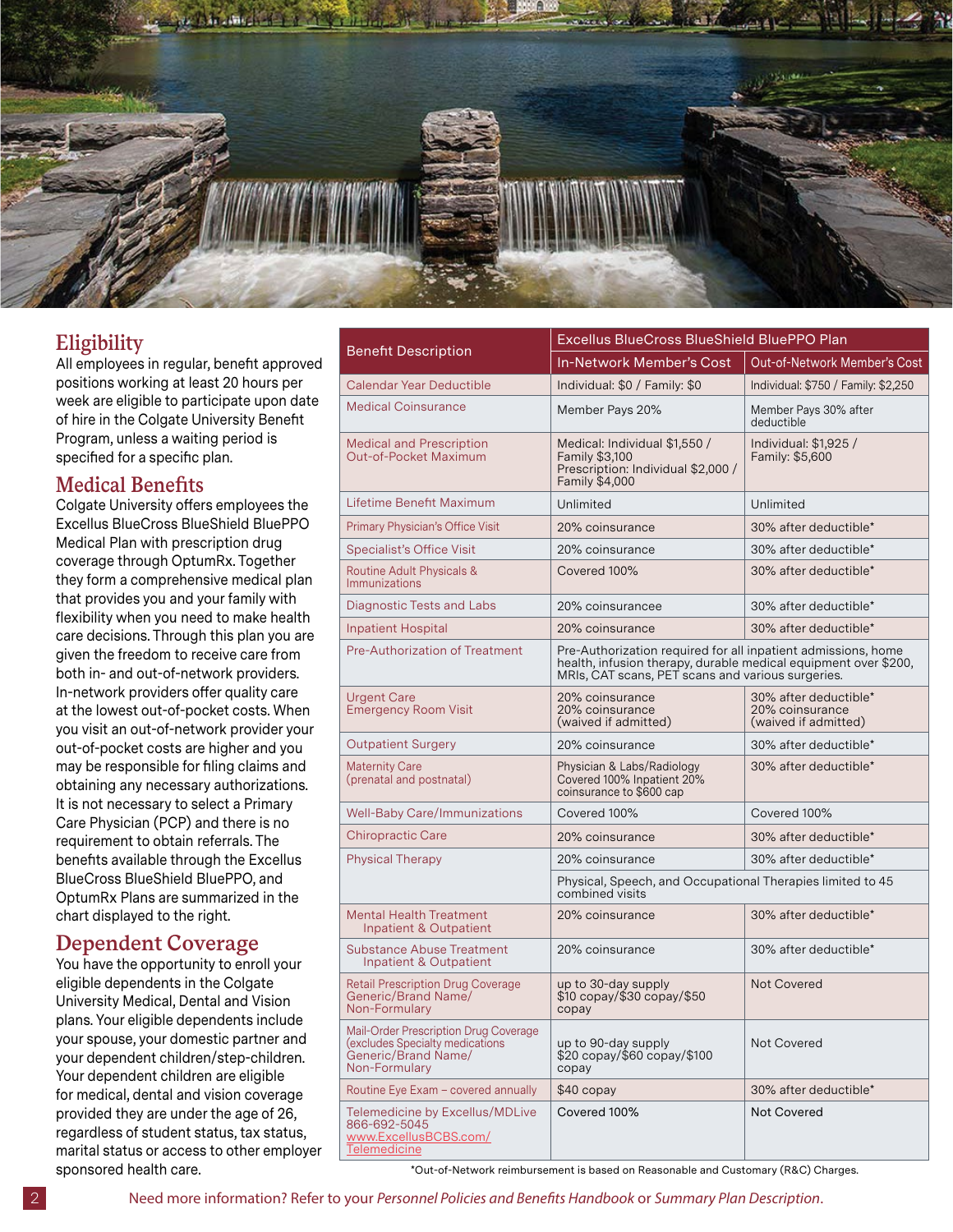## **Dental Benefits**

Colgate offers eligible employees the Delta Dental PPO with Point-of-Service (POS) Plan that encompasses varying levels of coverage and accessibility. The Delta Dental PPO Plan features a participating provider and a nonparticipating provider component. The participating provider component offers you access to two Delta Dental networks: 1) the Delta Dental PPO network and 2) the Delta Dental Premier network. The nonparticipating provider component allows you to receive care from any dentist of your choice outside of the Delta Dental provider networks. You will save the most money and spend the least out-of-pocket amount when you visit a Delta Dental PPO dentist.

|                                   | Delta Dental PPO with POS Plan                                         |                                  |  |
|-----------------------------------|------------------------------------------------------------------------|----------------------------------|--|
| <b>Benefit Description</b>        | <b>Participating Delta Dental</b><br><b>PPO</b> and Premier Providers* | Nonparticipating Providers**     |  |
| <b>Annual Deductible</b>          | Individual: \$25 / Family: \$50                                        | Individual: \$25 / Family: \$50  |  |
| <b>Annual Benefit Maximum</b>     | \$1,500 per person                                                     | \$1,500 per person               |  |
| Diagnostic and Preventive<br>Care | Covered 100% after<br>deductible                                       | Covered 100% after<br>deductible |  |
| <b>Basic Restorative Care</b>     | Covered 80% after<br>deductible                                        | Covered 80% after deductible     |  |
| <b>Major Restorative Care</b>     | Covered 50% after<br>deductible                                        | Covered 50% after deductible     |  |
| <b>Oral Surgery</b>               |                                                                        | Covered 80% after deductible     |  |
| Endodontics                       | Covered 80% after                                                      | Covered 80% after deductible     |  |
| Periodontics                      | deductible                                                             | Covered 80% after deductible     |  |
| <b>Posterior Composites</b>       |                                                                        | Covered 80% after deductible     |  |
| Prosthodontics                    | Covered 50% after                                                      | Covered 50% after deductible     |  |
| Implants                          | deductible                                                             | Covered 50% after deductible     |  |

\*Delta Dental PPO Providers are paid up to the Delta Dental PPO maximum plan allowances. Participating Delta Dental Premier Providers are paid up to the Delta Dental Premier maximum plan allowances. The maximum plan allowances for each network are different.

\*\*Non-Participating Providers may bill you the difference between Delta's reimbursement for covered services and their actual charge for covered services.

#### **Vision Benefits**

Colgate offers eligible employees the Guardian Vision Plan using the Vision Service Plan (VSP) network. The plan provides you with access to affordable, quality vision care coverage by allowing you to receive a complete eye examination and materials (if needed). Visit any doctor but receive greater value from the plan through any of the 50,000+ in-network providers.

|                                                                                  | <b>Guardian Vision Plan</b>                                 |                        |  |
|----------------------------------------------------------------------------------|-------------------------------------------------------------|------------------------|--|
| Benefit                                                                          | In-Network                                                  | <b>Out-of-Network</b>  |  |
| Network & Allowances                                                             | Vision Service Plan (VSP)                                   | Fee Schedule Allowance |  |
| Service Intervals for:<br>Eye Exam<br><b>Lenses or Contacts</b><br><b>Frames</b> | Calendar Year<br>Calendar Year<br>Every Other Calendar Year |                        |  |
| Eye Exam Copay<br><b>Materials Copay</b>                                         | \$10<br>\$25                                                |                        |  |
| Lenses                                                                           | <b>Materials Copay</b>                                      | See Benefit Summary    |  |
| <b>Frames</b>                                                                    | Covered up to \$130 & 20%<br>off balance                    |                        |  |
| <b>Contact Lenses</b><br>(in lieu of glasses)<br><b>Contact Fitting</b>          | Covered up to \$130<br>(no copy)<br>Up to \$60              |                        |  |

Discounts are Available In-Network ONLY for additional pairs of glasses/contacts, cosmetic lens options, laser correction surgery, etc. See Benefit Summary for details.

## **Flexible Spending Accounts (FSAs)**

Colgate University offers you the option to redirect a portion of your pay, through payroll deduction, into Health Care and/ or Dependent Care FSAs administered by PayFlex. Per Health Care Reform guidelines, you may deposit up to \$2,850 into a Health Care FSA which provides you with the ability to save money on a pretax basis for any IRS-allowed health expense not covered by your health care coverage. In addition, you may deposit up to \$5,000 (\$2,500 if you are married and both you and your spouse elect the benefit) into a Dependent Care FSA. Eligible expenses include payments to day care centers, preschool costs (up to kindergarten), after-school for dependent children under age 13, and elder care.

#### **Benefits Assistance**

Alera Group/Relph Benefit Advisors provides a single point of contact for assistance, understanding and navigating Colgate University's benefit plans. Services are available for employees, their spouses or domestic partners, and their children at no cost. Alera Group will help with locating providers, ordering replacement I.D. cards, estimating out-ofpocket costs and plan coverage, resolving provider billing and insurance claims, facilitating approvals and prior authorizations for services, and providing support for out-of-area services.

For assistance, email [support@aleracare.zendesk.com](http://support@aleracare.zendesk.com)

or call 800-836-0026 x7400, Monday – Friday, 8:00 a.m. – 4:30 p.m.

#### **Employee Assistance Program (EAP)**

All employees and their immediate family members or dependents living with them have access to the EAP provided through Family Services Associates. The EAP provides short-term, solution-focused counseling (usually four to six sessions) to assist with problems such as substance abuse, marital and family issues, financial or legal concerns, and job stress. To take advantage of the benefits available through the EAP, call Family Services Associates at 315-451-2161, or visit [https://familyserviceassociates.fullslate.com/.](https://familyserviceassociates.fullslate.com/)

3